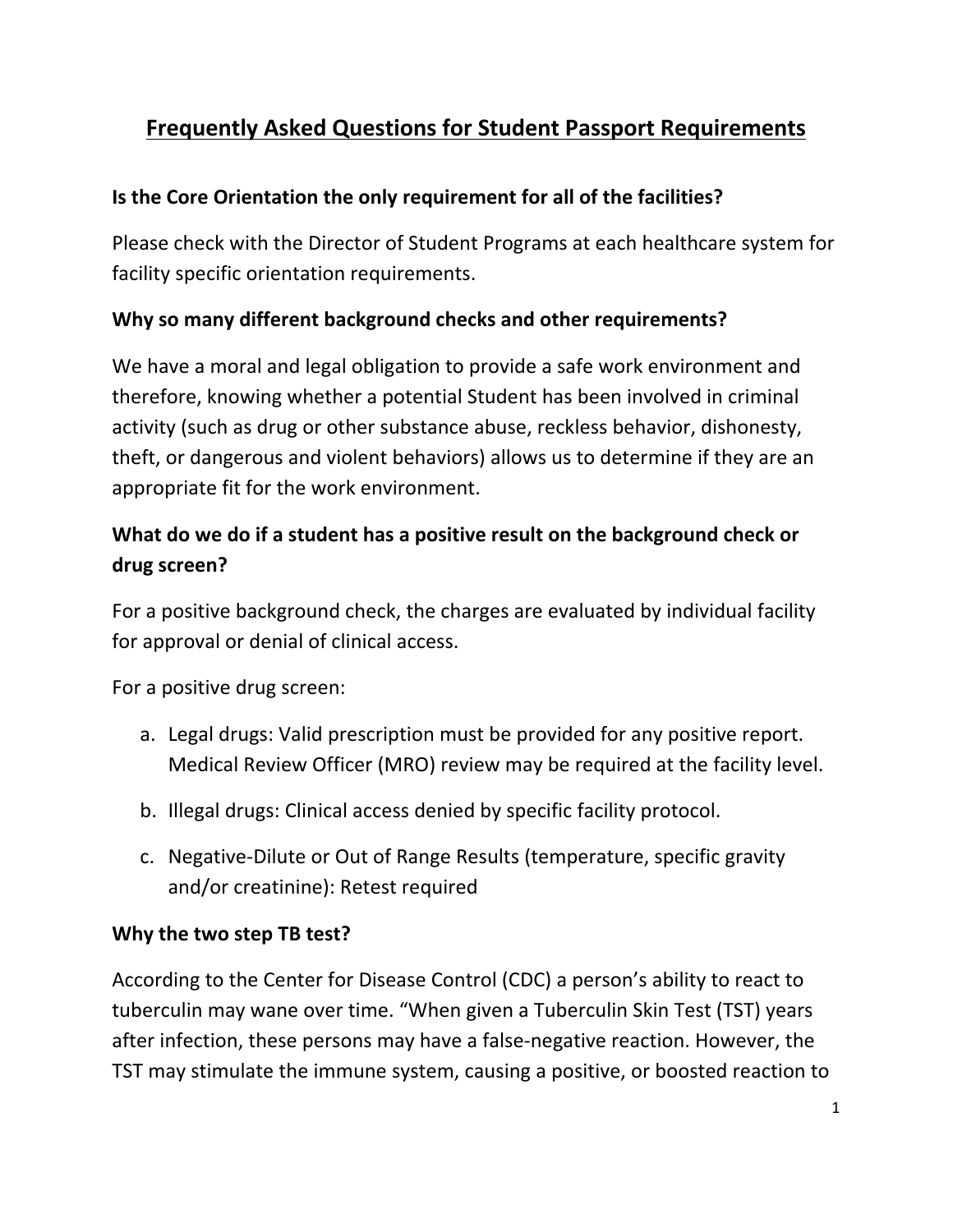subsequent tests. Giving a second TST after an initial negative TST reaction is called two‐step testing. Two‐step testing is useful for the initial skin testing of adults who are going to be retested periodically, such as health care workers or nursing home residents. This two‐step approach can reduce the likelihood that a boosted reaction to a subsequent TST will be misinterpreted as a recent infection."

#### **Do I have to take the flu vaccine?**

Flu Vaccination is a requirement at most Health Care Organizations and coupled with proper hand hygiene and strong infection prevention measures, we will effectively minimize patients' exposure to the influenza virus. We understand that there are individuals who will have medical conditions or religious beliefs that may prevent them from taking the influenza vaccine. If you believe you fall into one of these two categories you may request a flu exemption. Your request will be reviewed and if approved you will likely be required to wear a face mask when in patient care areas. If your request is denied you will be required to get the flu vaccination or you will be denied the opportunity to complete your educational experience. Flu Season runs October through March.

## **The provider is a friend of mine/friend of my family. He/She has already agreed to accept me as a student. What's the big deal of all this paperwork?**

We require documentation on each and every student that comes into our facilities for an educational experience. This is in order to keep track of where students are in our facilities at all times and also to know the number of hours that our employees are giving back to our community by offering these educational opportunities.

# **What if I am also an employee at the same facility I will be completing my preceptorship? Do the same requirements apply to me?**

A current student affiliation agreement must be on file between your school and facility to allow employees to complete clinical learning experiences. You will then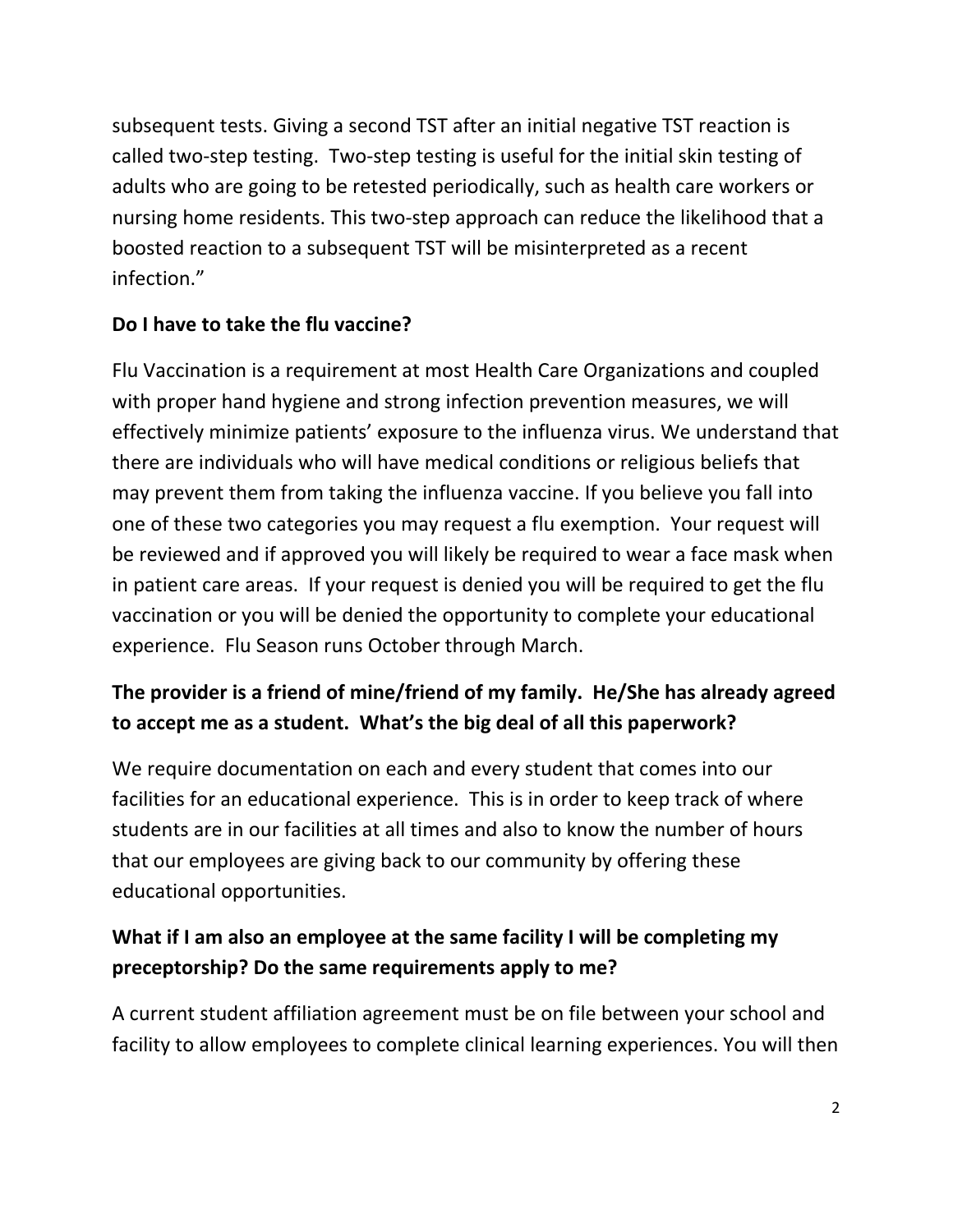need to follow the instructions provided by your specific employer for their student clearance process.

#### **I'm just shadowing in your facility. Why do I have to provide all of this to you?**

We require documentation on each and every student that comes into our facilities for an educational experience. This is in order to keep track of where students are in our facilities at all times and also to know the number of hours that our employees are giving back to our community by offering these educational opportunities.

### **Why must I wear an ID badge from my school and from your facility?**

Each facility will have policy and guidelines to follow in relation to student identification. North Carolina law requires healthcare practitioners to be identified by name, license, and certification associated with protection of patient rights. Some facility ID badges provide physical access to the facility and facility parking locations in addition to student identification. Students are considered to be healthcare practitioners and are subject to facility rules in addition to rules of the academic institution, and corresponding state or federal laws.

## **My school doesn't have a current affiliation agreement with your facility. Can't we just make a new one?**

Yes, your school should contact the facility(ies) they desire to have a clinical affiliation with and discuss their process for educational agreements.

## **How far in advance should I request placement in your facility and/or with one of your providers for a student experience?**

This will vary by facility and clinical departments within the facility. The first step in this process is to determine your school has a clinical student affiliation agreement with the facility you are seeking placement. This must be completed prior to requesting clinical site placements. As a general rule the more advance time you can provide the facility the better. Clinical placements are confirmed as the requested departments have the ability to accommodate the request and